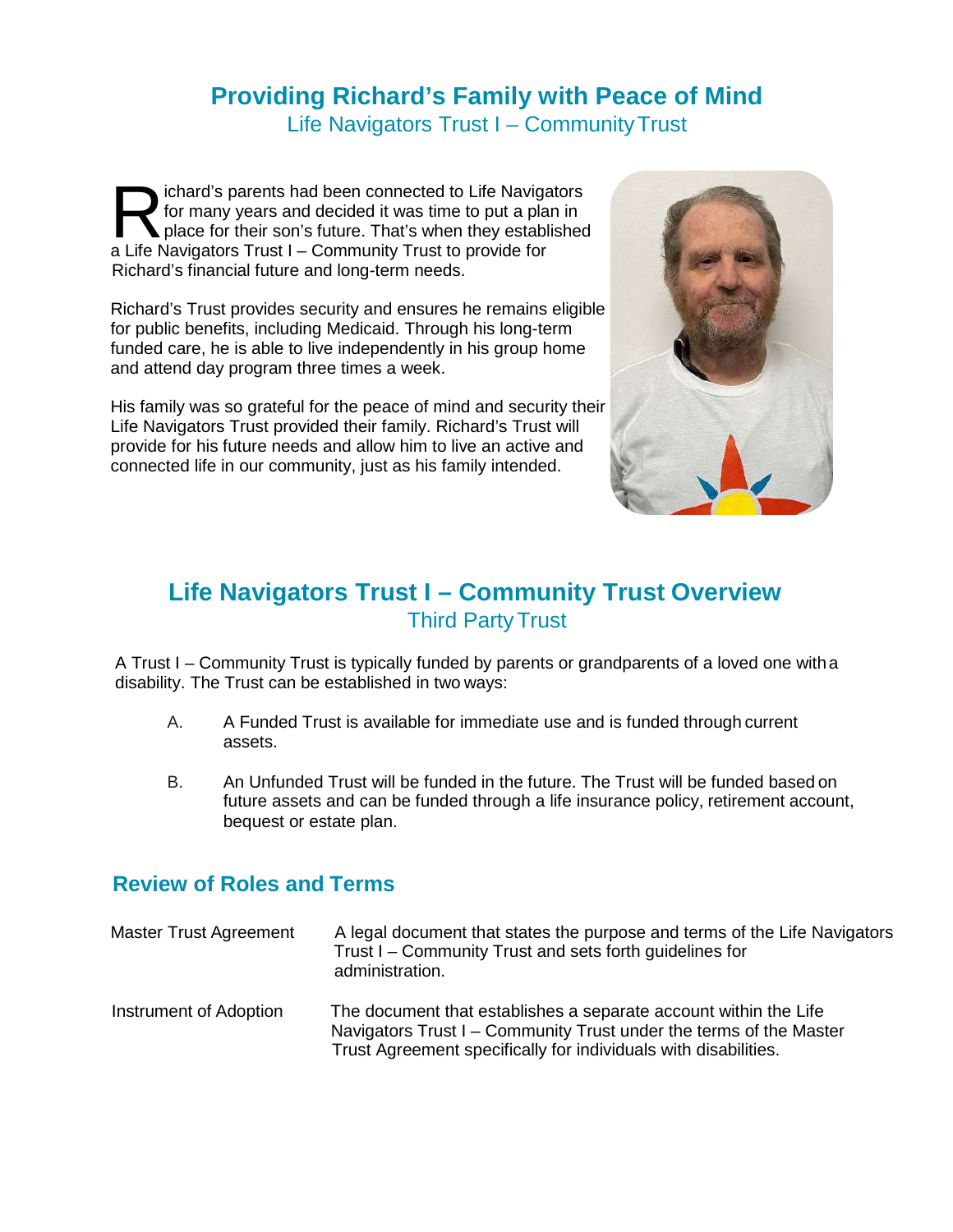| Settlor                       | The individual(s) establishing the Trust.                                                                                                                                                                                                                                                                                                                                                                                                                                                                        |
|-------------------------------|------------------------------------------------------------------------------------------------------------------------------------------------------------------------------------------------------------------------------------------------------------------------------------------------------------------------------------------------------------------------------------------------------------------------------------------------------------------------------------------------------------------|
| Beneficiary                   | The individual for whom the Trust is established.                                                                                                                                                                                                                                                                                                                                                                                                                                                                |
| <b>Trustee</b>                | A person or entity holding title to property for the benefit of another<br>(Beneficiary); Prairie Trust, a division of Waukesha State Bank is<br>the sole Trustee of the Life Navigators Trust I - Community Trust.                                                                                                                                                                                                                                                                                              |
| <b>Personal Needs Advisor</b> | The duties of the Personal Needs Advisor are to inform the Trustee<br>as to the Beneficiary's needs and desires and how the Trust can<br>impact their quality of life. The Personal Needs Advisor can be a<br>parent, family member, Legal Representative or any individual<br>that is close to the Beneficiary and has frequent regular contact.                                                                                                                                                                |
|                               | If the Settlor does not appoint a Personal Needs Advisor, Life<br>Navigators may serve in that role.                                                                                                                                                                                                                                                                                                                                                                                                             |
| <b>Trust Manager</b>          | Life Navigators serves as the Trust Manager (f/k/a Financial Needs<br>Advisor) on the Trust unless the organization declines to serve in this<br>role due to special circumstances (geography, etc.). The Trust<br>Manager reviews disbursement requests and provides advice and<br>counsel to the Trustee with regard to both the Beneficiary's qualification<br>for government benefits and the effect that any distribution from the<br>Trust will have on the Beneficiary's qualification for such benefits. |
| Remaindermen                  | The individual(s) or organization(s) named within the Instrument of<br>Adoption who will be entitled to any assets remaining in the<br>Trust after the death of the Beneficiary and after all final<br>expenses, claims, liens and taxes have been paid. The Trustee is<br>under no duty within the terms of the Master Trust Agreement to<br>preserve assets for remainder interests.                                                                                                                           |

 The following Master Trust Agreement and accompanying materials are a reference only. Please see our website, LifeNavigators.org, for the most up-to-date Trust documents in a fillable PDF file format, which must be completed by an attorney.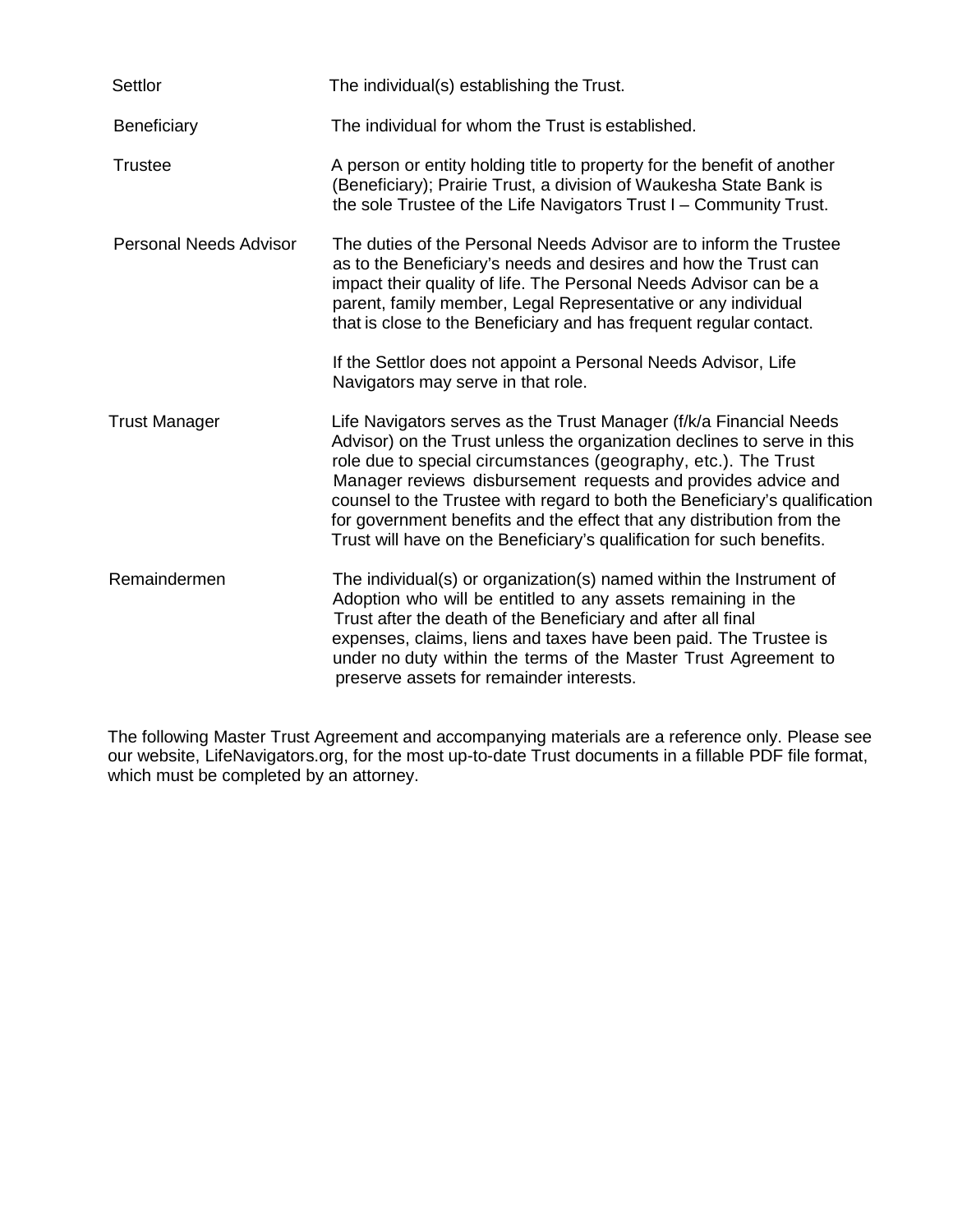# **Life Navigators, Inc. Master Trust Agreement**

Trust I – CommunityTrust

This is a restatement of the Declaration of Trust for Life Navigators, Inc. Trust I – Community Trust, and is made this 22<sup>nd</sup> day of June 2016, by Life Navigators, Inc. as Trust Establisher and Trust Manager, under its authority in Article X of the Declaration of Trust. The original Declaration of Trust was made on January 25, 2012, by Life Navigators, Inc. This restatement replaces the original Declaration of Trust in its entirety, including all amendments made between January 25, 2012, and the date of this restatement.

Prairie Trust, a division of Waukesha State Bank and Life Navigators, Inc. hereby establish a Master Trust Agreement to be known as The Life Navigators, Inc. Community Trust – Trust I. This Agreement is established to be used by a Settlor who wishes to establish a Trust for a Beneficiary with developmental and related disabilities. The Settlor and the Beneficiary must otherwise qualify as participants in this Community Trust. If a Settlor executes an Instrument of Adoption incorporating the terms of this Trust by reference and if the Instrument of Adoption is accepted by the Trustee and Life Navigators, the Trustee agrees to hold, administer and distribute assets passing to the Trust at the time the Instrument of Adoption is signed or at any time thereafter as a separate Trust hereinafter set forth.

# **ARTICLE I**

#### **Definitions of Primary Beneficiary and Settlor**

- A. **Primary Beneficiary.** The Primary Beneficiary is a person with one or more developmental disabilities and is identified in the Instrument of Adoption. The Primary Beneficiary shall be referred to hereafter as the "Beneficiary".
- B. **Settlor.** The Settlor has the meaning given in Wis. Stat. § 701.0103(23) and includes a person or entity who or which contributes assets, income or property to the Trust by gift, contract, agreement, court order or otherwise. This is the person who signs the Instrument of Adoption establishing the Trust Share for the Beneficiary.
- C. **Legal Representative.** A Legal Representative means guardian of the person, guardian of the estate, custodian, agent under power of attorney, or representative payee or any other such legal representative that can be appointed on behalf of the Beneficiary.
- D. **Trust Share.** A Trust Share is an individual account held for the benefit of a Beneficiary by the Trustee.
- E. **Trust Manager.** Life Navigators, Inc. shall be the Trust Manager andshall provide advice and counsel to the Trustee with regard to both the Beneficiary's qualification for government benefits and the effect that any distribution from the Trust will have on the Beneficiary's qualification for such benefits.
- F. **Personal Needs Advisor.** The Settlor may appoint a person or entity as Personal Needs Advisor. The Trust Manager shall communicate with the Personal Needs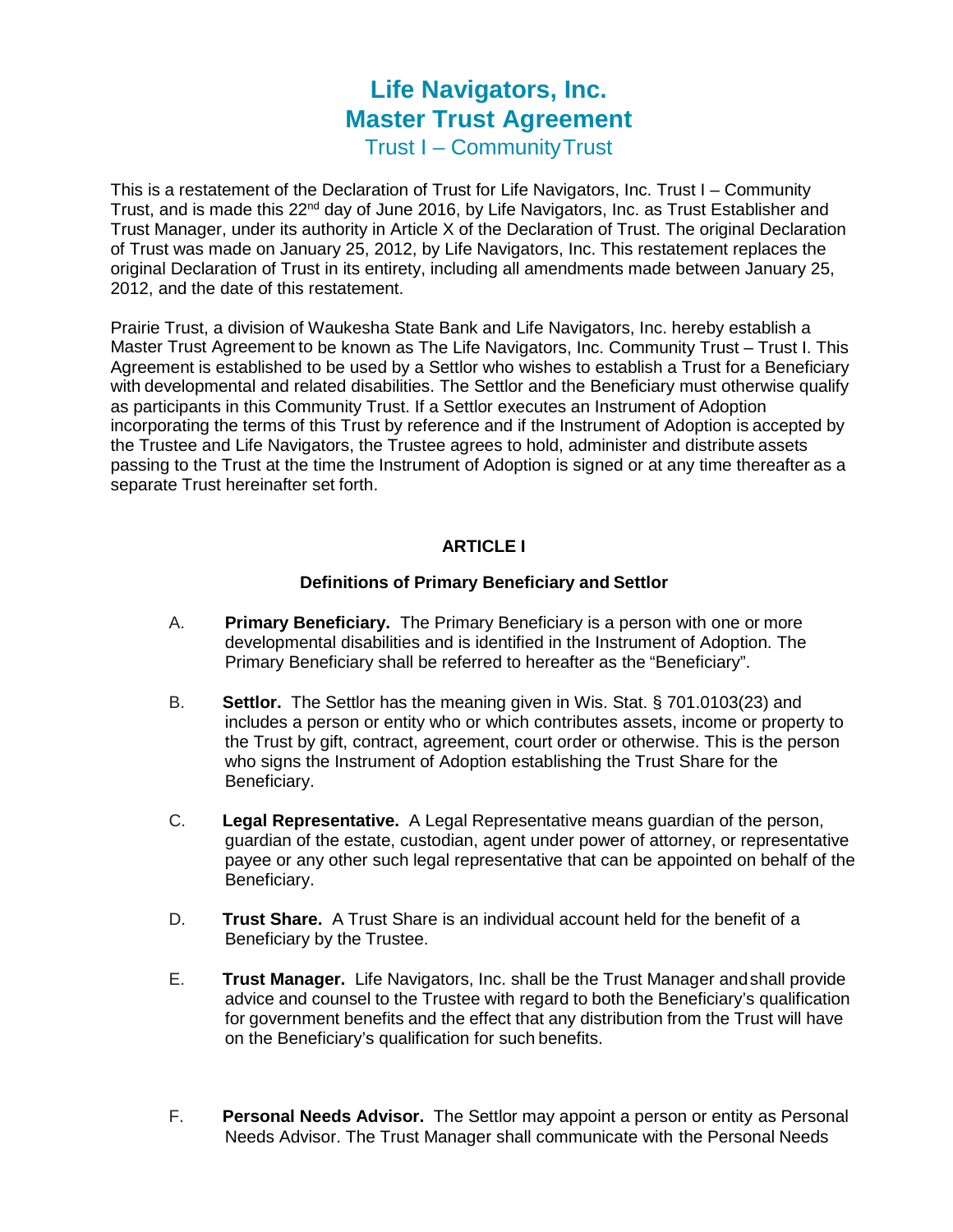Advisor from time to time with regard to the Beneficiary's interests, needs and desires to guide the Trustee in making discretionary distributions.

If the Settlor does not appoint a Personal Needs Advisor, Life Navigators, Inc. may serve as Personal Needs Advisor or may appoint an appropriate person or entity to act as Personal Needs Advisor.

- G. **Board.** The Board of Directors of Life Navigators, Inc., or its successor.
- H. **Instrument of Adoption.** The document that establishes a separate account within the Life Navigators Trust I – Community Trust under the terms of the Master Trust Agreement specifically for individuals with disabilities.

Under no circumstances shall either the Trust Manager or the Personal Needs Advisor be considered a co-Trustee of the Trust. The function of the Trust Manager and Personal Needs Advisor is to provide advice and information to the Trustee. All distributions are to be made in the sole discretion of the Trustee and all Trustee's powers are held by the Trustee alone.

The Instrument of Adoption may allow the Settlor or other designated person to remove and replace the Personal NeedsAdvisor.

#### **ARTICLE II**

#### **Definition of the Advisor; Appointment of Initial Advisor**

The Trust shall at all times have both a Trust Manager and a Personal Needs Advisor. The Trust Manager shall provide advice and counsel to the Trustee with regard to both the Beneficiary's qualification for government benefits and the effect that any distribution from the Trust will have on the Beneficiary's qualification for such benefits. The Personal Needs Advisor shall communicate with the Trust Manager from time to time with regard to the Beneficiary's interests, needs and desires from a personal standpoint to guide the Trustee in making discretionary distributions.

The initial Trust Manager shall be Life Navigators, Inc. Life Navigators, Inc. shall serve as the initial Trust Manager in all cases unless Life Navigators, Inc. shall agree that the Settlor may appoint another Advisor in this capacity. If the Beneficiary shall no longer be a resident of the State of Wisconsin, the Settlor must, in that case, appoint another Trust Manager.

The Settlor may appoint an Advisor other than Life Navigators, Inc. as Personal Needs Advisor. In cases in which the Settlor does not appoint such an Advisor, Life Navigators, Inc. shall serve as both Trust Manager and Personal Needs Advisor.

As Trust Manager and/or Personal Needs Advisor, Life Navigators, Inc. shall be entitled to a fee for services rendered in accordance with a fee schedule which will be given to the Settlor at the time of the adoption of the Trust. The fees charged by Life Navigators, Inc. shall be paid from the Trust and shall be allocated to principal or income in the discretion of the Trustee. This fee schedule may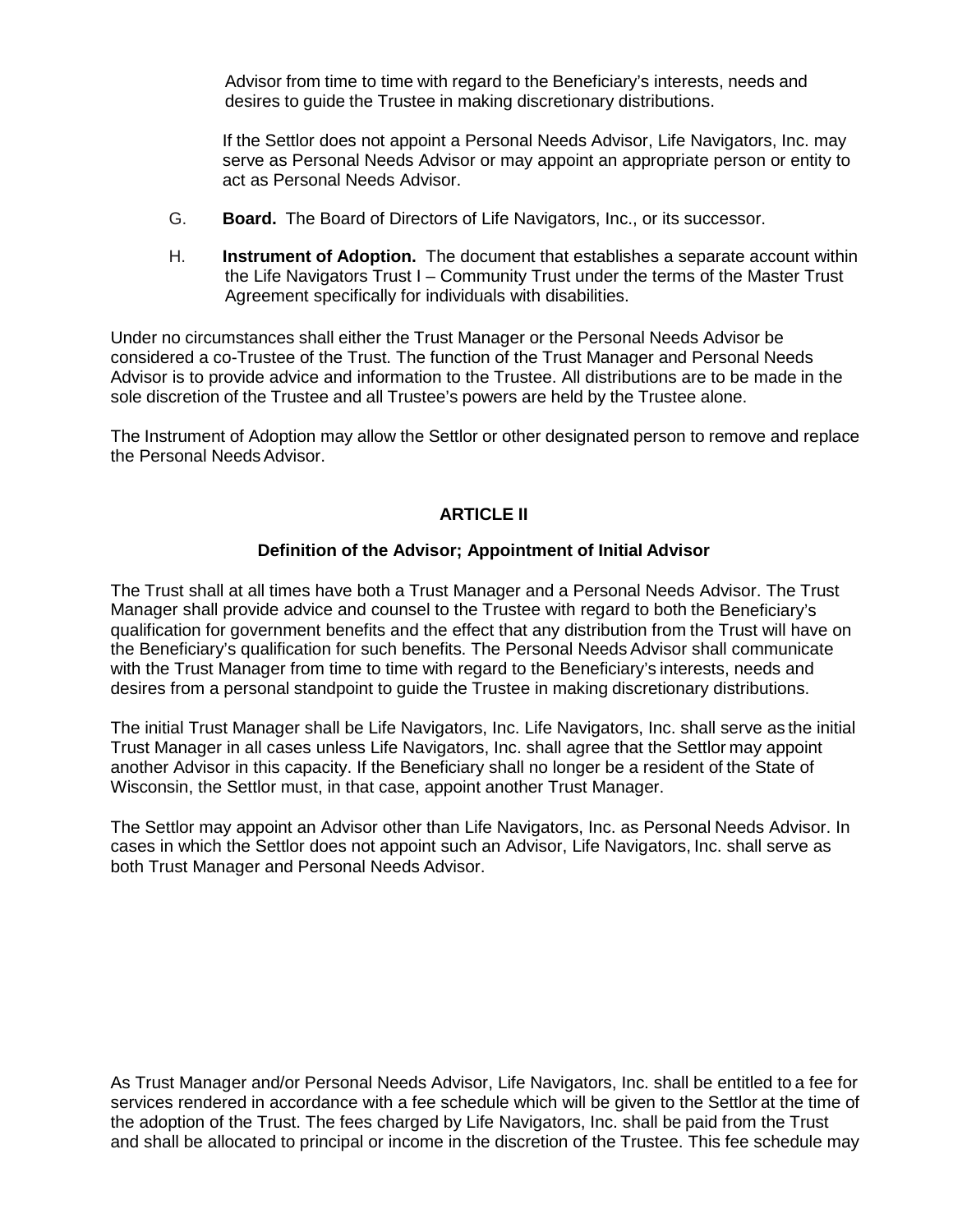be updated from time to time and increases in fees will be communicated to the Settlor, if living. If the Settlor is deceased, fee increases will be communicated to the Beneficiary and the Personal Needs Advisor. If the Beneficiary is legally incapacitated, notice of any fee increases shall be sent to any Legal Representative of the person or estate of the Beneficiary. When any notice is sent to a Legal Representative, it need not be sent to the Personal Needs Advisor or the Beneficiary.

Under no circumstances shall either the Trust Manager or the Personal Needs Advisor be considered a co-Trustee of the Trust. The function of each Advisor is to provide advice and information to the Trustee. All distributions are to be made in the sole discretion of the Trustee and all Trustee's powers are held by the Trustee alone.

The Instrument of Adoption may allow the Settlor or other designated person to remove and replace any Advisor. If Life Navigators, Inc. is removed as Trust Manager for a Trust without its consent, the assets in the Trust shall be deemed removed from the Community Trust and shall be held, administered and distributed as an individual Trust in accordance with the Trustee's published fee schedule.

# **ARTICLE III**

#### **Fees/Other Provisions**

- A. Life Navigators, Inc. shall be entitled to a fee for services rendered in accordance with a fee schedule which will be given to the Settlor at the time of the adoption of the Trust. The fees charged by Life Navigators, Inc. shall be paid from the Trust and shall be allocated to principal or income in the discretion of the Trustee. This fee schedule may be updated from time to time and increases in fees will be communicated in advance to the Beneficiary, his or her Legal Representative or other representative and the Personal Needs Advisor.
- B. The Trustee shall be entitled to a fee for services rendered in accordance with a fee schedule agreed to by Life Navigators, Inc. Any increase in fees shall be communicated in advance to the Beneficiary or his or her Legal Representative and to the Personal Needs Advisor.
- C. No Trustee shall be required to give any bond as Trustee.

# **ARTICLE IV**

#### **The Role of the Trustee; Appointment of Initial Trustee; Accounting Provisions**

A. The initial Trustee shall be Prairie Trust, a division of Waukesha State Bank. The Instrument of Adoption may allow the Settlor or other designated persons to remove and replace the Trustee at any time. If the Settlor nominates such a person and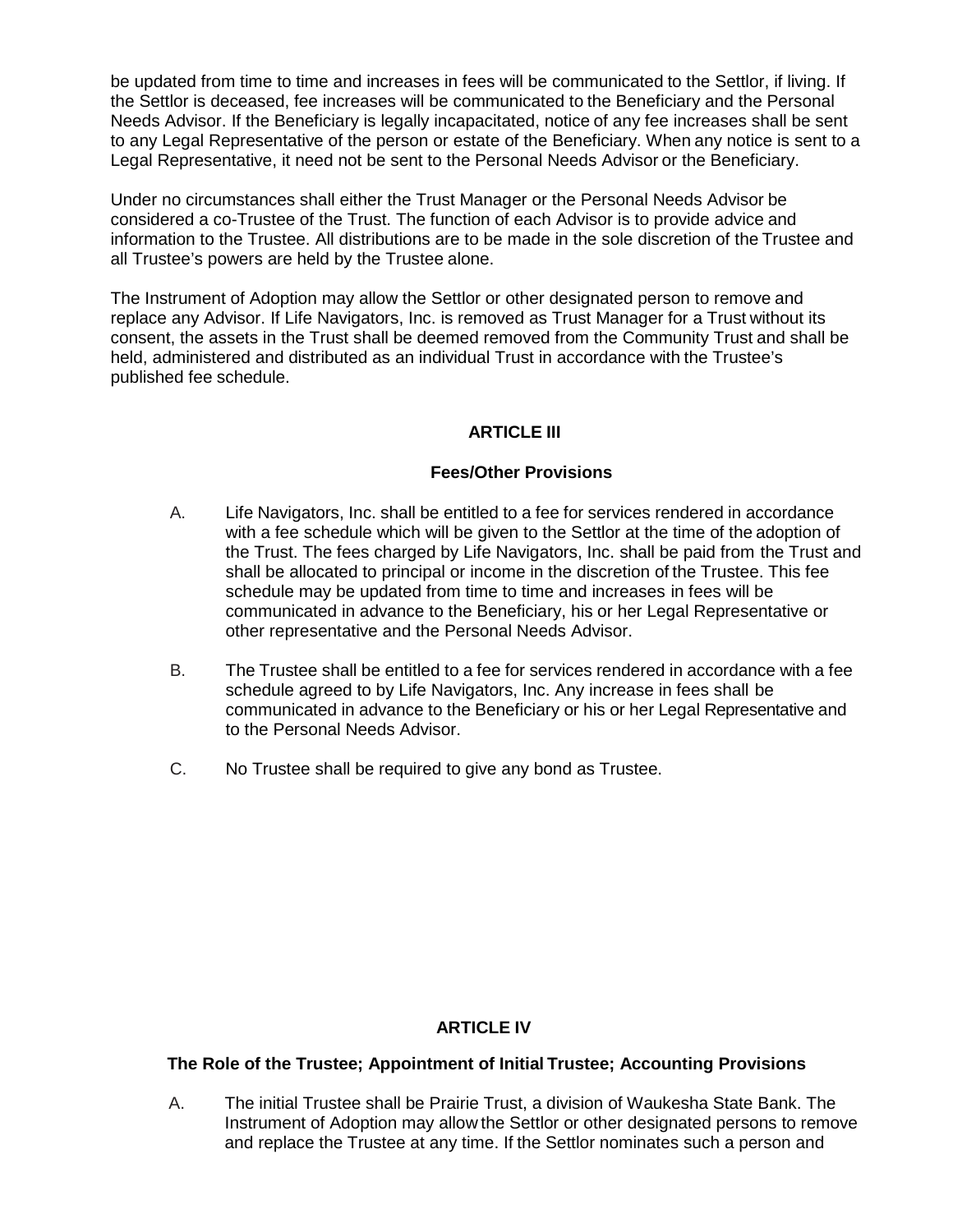such a procedure is followed, the assets in the Trust shall, at that point, be removed from the Community Trust and shall be administered as an individual Trust with terms that are identical to the terms of this Trust document.

- B. Notwithstanding any other provision of this Instrument, Life Navigators, Inc. may remove any Trustee at any time and replace the Trustee with another corporate Trustee.
- C. The Trustee shall provide accountings at regular intervals to the Settlor, if living, and to the Beneficiary. If the Settlor is deceased, accountings will be communicated to the Beneficiary and the Personal Needs Advisor. If the Beneficiary is legally incapacitated, accountings shall be sent to any Legal Representative of the person or estate or Beneficiary. When any accounting is sent to any Legal Representative of the person or estate of the Beneficiary, the accounting need not be sent to the Beneficiary. The Settlor may also designate additional individuals to receive accounts under this Article in the Instrument of Adoption. If none of the named or designated individuals objects in writing to such account, the account shall stand approved six (6) months after its delivery to the named individuals. The Trustee shall then be released from all liability with respect to such account.
- D. The Trustee may rely on any advice furnished to the Trustee by the Trust Manager with regard to the Beneficiary's needs and best interests and the effect that any distribution will have on the Beneficiary's eligibility for government benefits. The Trustee shall have no duty to determine whether the Beneficiary is receiving available government benefits. All decisions regarding distribution shall, however, be made in the sole and absolute discretion of the Trustee.

# **ARTICLE V**

#### **Initial Funding: Acceptance of Assets**

The Trust shall be funded with assets of a third party. The initial funding may also consist of naming the Trust as a Beneficiary under the Last Will and Testament of the Settlor(s) or as Beneficiary of any non-probate disposition of assets. The Trustee shall have the right to reject any particular asset which passes to the Trust at any time.

# **ARTICLE VI**

#### **Community Nature of the Trust**

Because this Trust is established as a Community Trust for persons with developmental disabilities and to reduce the cost of administering each Trust Share, the Trustee may hold all Trust Shares unsegregated in a single Trust entity for purposes of investing said Trust Shares. However, the Trustee shall maintain each Beneficiary's Trust Share as a separate account in the Trust entity, shall maintain Trust records in a fashion sufficient to account for the activity of each Trust Share and shall account separately for each such Trust Share.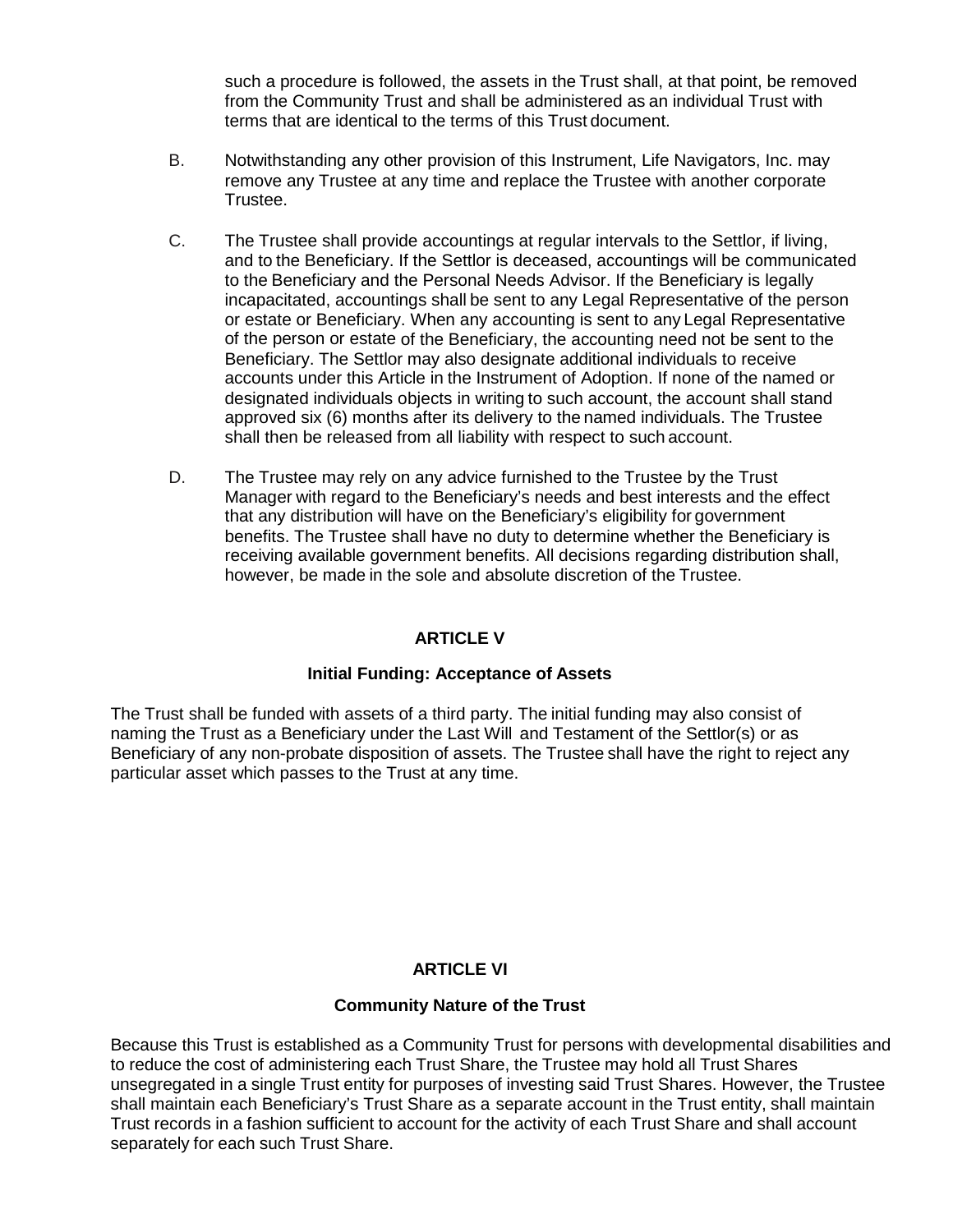#### **ARTICLE VII**

#### **Purposes of the Trust and Payment from the Trust**

A. **Contingent Nature of the Beneficiary's Interest; Discretionary Nature of Trust**. Under no circumstances may the Trustee be compelled to make any distributions to the Beneficiary, including but not limited to the distributions for the Beneficiary's health and support.

This Trust is not established to give the Beneficiary the right to receive payments out of the income or principal of this Trust for his or her health and support and no court shall have the ability to order such distribution. The Beneficiary has no vested interest in this Trust and is at all times a contingent Beneficiary only. Any distributions from this Trust shall be made in the sole and absolute discretion of this Trustee. Income not expended may be accumulated and added to principal. At no time is there any requirement that the Trustee make any distributions of income of principal to the Beneficiary or to any other persons during the Beneficiary's lifetime.

- B. **Purposes**. The Beneficiary is a person with one or more developmental disabilities. Because the Beneficiary is disabled, he or she presently qualifies or may, in the future, qualify for certain government benefits including but not limited to the provision of essential primary support and medical benefits. It is anticipated that the assets of this Trust may not be sufficient to ensure an adequate and appropriate lifestyle for the Beneficiary during the Beneficiary's lifetime. Therefore, the Trustee is to keep in mind that the Settlor's primary purpose in establishing this Trust is to supplement available government resources to ensure the Beneficiary's comfort and happiness during lifetime. In making any distributions to the Beneficiary, the Trustee shall consider the effect that such a distribution will have on the Beneficiary's entitlement to government resources and shall keep in mind the Settlor's desire that if possible, the Trust fund will be available to supplement such resources and to enable the Beneficiary to enjoy a comfortable, secure and happy lifestyle. The foregoing statement of primary purpose shall not be interpreted, as an absolute prohibition of any distribution which the Trustee, in its sole and absolute discretion, determines will increase the comfort and happiness of the Beneficiary, even if the effect of such distribution may be a reduction in available government benefits.
- C. **Payments from the Trust**. Keeping in mind the primary purposes of the Trust, the Trustee may, in its sole and absolute discretion, make payments out of the Trust in order to ensure the Beneficiary's comfort and happiness. Payments may be made in the discretion of the Trustee to the Personal Advisor or to any person with whom the Beneficiary is residing, to the Legal Representative of the Beneficiary, or directly to any individual or entity furnishing goods or services to the Beneficiary. The Settlor strongly advises the Trustee not to make payments directly to the Beneficiary unless the Trustee has been informed by the Trust Manager that such a direct payment will not affect the Beneficiary's entitlement to any government benefits. Discretionary payments may be made for any of the following purposes, but this list shall not be deemed exhaustive by the Trustee.
	- 1. May procure medical, psychiatric or dental treatment, cosmetic surgery,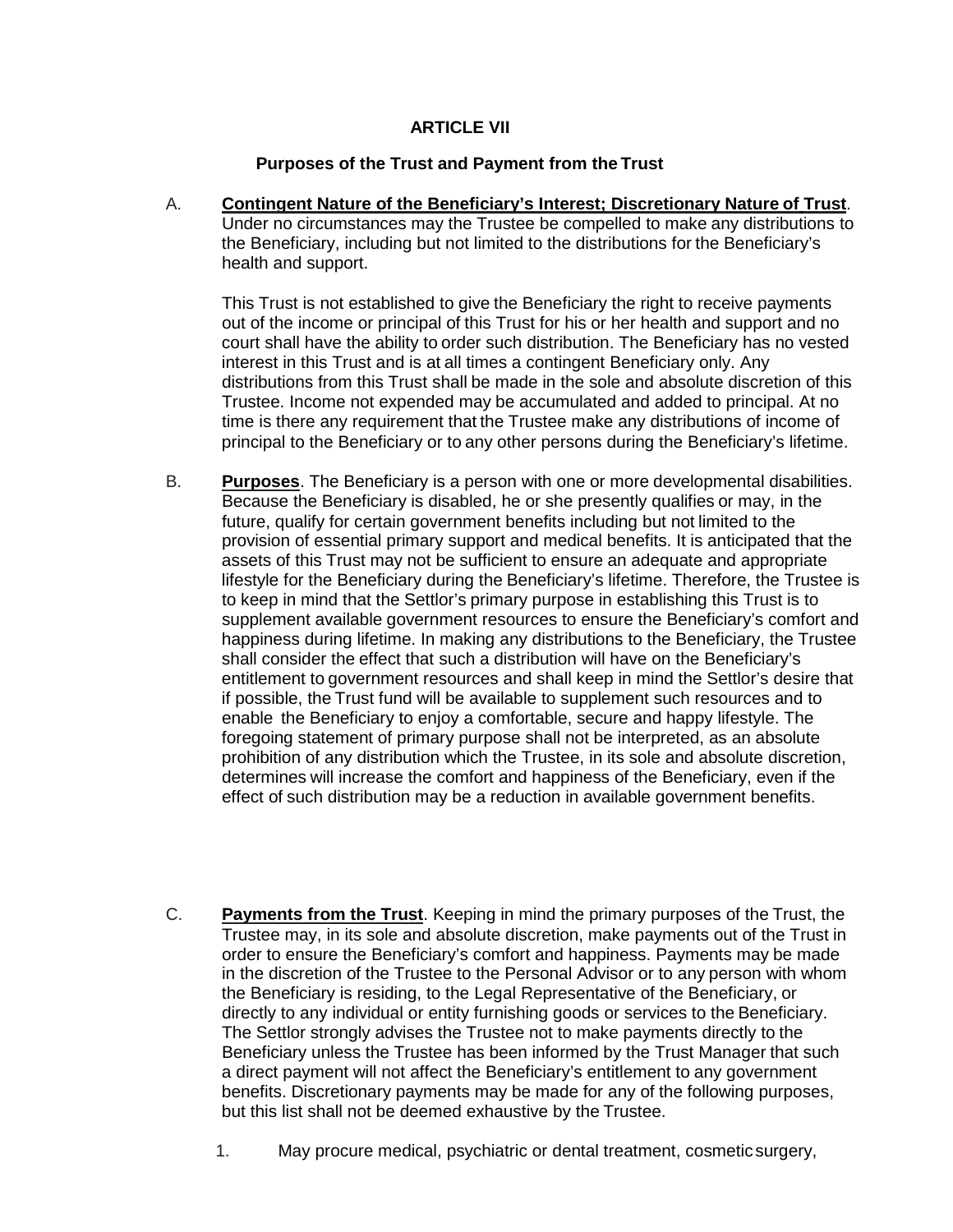private rehabilitative and educational services for the Beneficiary. The Trustee shall consider whether any such services could be providedto the Beneficiary through public benefits in a timely and qualitymanner. However, the Trustee may, in its discretion make distributions for such services if such services could be provided through public benefits if the Trustee determines such payment will increase the Beneficiary's comfort and happiness.

- 2. May provide residential care for the Beneficiary.
- 3. May provide entertainment for the Beneficiary, including television, cable television service, Internet, telephone service, sporting events and recreational activities.
- 4. May provide funds to allow the Beneficiary to travel for recreational purposes.
- 5. May pay for any in-home assistance or services needed by the Beneficiary in order to allow him or her to reside in his or her own home. The Trustee shall consider whether adequate services are available to the Beneficiary through public benefits in an adequate timely and quality manner. However, the Trustee may, in its discretion make distributions for such services even if such services could be provided through public benefits if the Trustee determines such payment will increase the Beneficiary's comfort and happiness.
- 6. May provide any augmentative communication system or any sophisticated computer system for the Beneficiary.
- 7. May provide any necessary equipment to enhance mobility including wheelchairs, scooters, lifts and specially equipped vans.
- 8. May provide household furniture and furnishings for the Beneficiary.

The above list is not designed to be exhaustive but is meant to illustrate for the Trustee certain items which the Trustee may, in its sole and absolute discretion, wish to provide for the Beneficiary in order to enhance his or her comfort and happiness.

#### **ARTICLE VIII**

#### **Restraint Against Assignment: Spendthrift Clause**

All Trust Shares held under this Master Trust Agreement are for the personal protection and welfare of the Beneficiary. No right with respect to any Trust property shall vest in any Beneficiary until it is transferred or paid over to the Beneficiary.

No Beneficiary's interest in income or principal is subject to voluntary or involuntary alienation. Whenever the Trustee has notice or apprehends that the interest of any Beneficiary is threatened to be diverted in any manner, the Trustee may, but shall not be required to, withhold any or all distributions from such Beneficiary and may either employ the same in such manner as the Trustee shall deem reasonably necessary for the welfare of the Beneficiary, or retain them in trust, as the Trustee shall deem appropriate.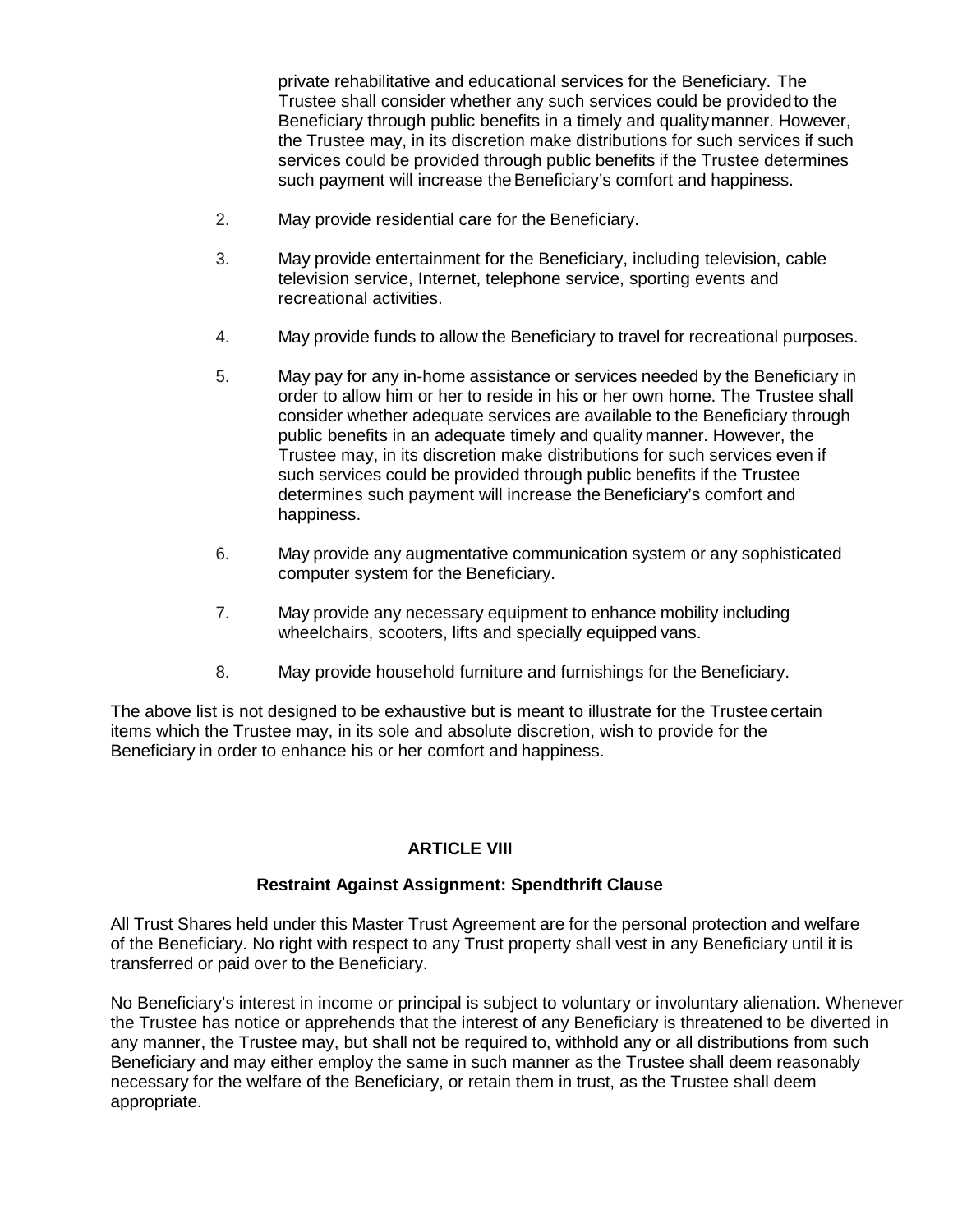### **ARTICLE IX**

#### **Termination and Distribution onTermination**

The Trust shall terminate at the time as provided in the Instrument of Adoption. The Instrument of Adoption also specifies the person or persons or entities to whom the Trust share is to be distributed upon termination.

# **ARTICLE X**

#### **Trustee's and Life Navigators, Inc.'s Right to Amend the Master Trust Agreement**

This Master Trust Agreement may be amended by the Trustee and Life Navigators, Inc. at any time if the Trustee and Life Navigators, Inc. in their discretion, or due to changes in the law or other reasons, determines such amendment is necessary or advisable to accomplish the Trust purpose. Life Navigators, Inc. is not required to give notice to, or obtain consent from, any Beneficiary, in order to exercise the power to amend. Any amendment to the Declaration of Trust shall apply to all accounts that have incorporated this Master Trust Agreement at any time, prior to or after the date of the amendment. Life Navigator's, Inc. has no liability to any Settlor or Beneficiary if it fails to exercise its power to amend this document. No amendment shall:

- 1. Change the nature of the Trust so that it fails to maintain the status of the individual accounts as described in 42 USC 1396 p(d)(4)(A) or any similar successor statute; or
- 2. Change the nature of an individual account so that it fails to be for the sole benefit of the named Beneficiary

Except as provided by law, Life Navigators, Inc. shall not be required to petition a Court for approval of an amendment necessary or advisable to accomplish the Trust purpose, due to changes in the law or other reasons.

The power to amend under this article is separate and in addition to any applicable provisions for modification of the Trust under Wis. Stat. §§ 701.0410 – 704.0417 and under common law.

This Trust is irrevocable.

# **ARTICLE XI**

#### **Resignation of the Advisor and/or theTrustee**

The Trustee, the Personal Needs Advisor and Trust Manager shall all have the power to resign at any time as to the entire community trust or as to any separate trust share created pursuant to any Instrument of Adoption. If either Advisor resigns, he or she shall give thirty (30) days written notice to the Trustee. If the Trustee shall resign, the Trustee shall give thirty (30) days written notice to the Trust Manager, to Life Navigators, Inc., to the Personal Needs Advisor, to the Settlor, if living, or, if the Settlor is deceased, to the Beneficiary or if the Beneficiary is incapacitated to the Legal Representative of the person of the Beneficiary. The Instrument of Adoption may also specify an individual to receive notice of either the Advisor's resignation or the Trustee's resignation. If the Trustee shall resign, Life Navigators shall appoint a successor Trustee. If either the Trust Manager or the Personal Needs Advisor shall resign, successor advisors shall be appointed in accordance with the terms of the Instrument of Adoption.

#### **ARTICLE XII**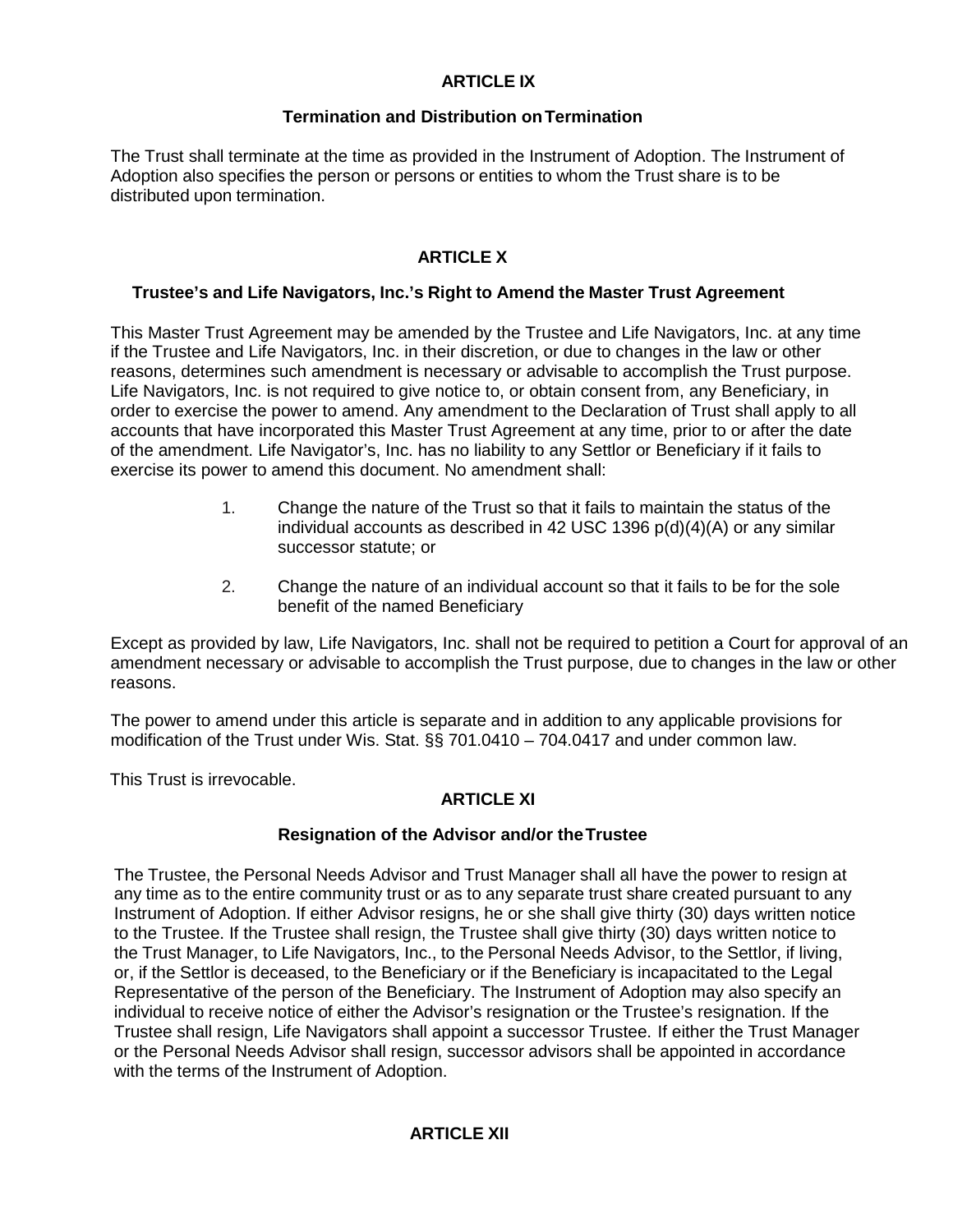#### **Powers of Trustee**

Subject only to the provisions and limitations herein expressly set forth, the Trustee, during its tenure, shall have, in general, the power to do and perform any and all acts in relation to the Trust in the same manner and to the same extent as an individual might or could do with respect to his own property. No enumeration of specific powers herein made shall be construed as a limitation upon the foregoing general powers, and the powers or any of them herein conferred upon the Trustee shall not be exhausted by any use thereof but shall be continuing. All powers must be exercised in a fiduciary capacity. The Trustee is especially authorized and empowered, without application to or leave of any court:

- A. To sell, assign, transfer and convey each and every one of the assets, real, personal or mixed, from time-to-time comprised in the Trust, at such times, for such prices and on such terms as to credit, security and otherwise, as the Trustee shall deem expedient in the interest of the Trust; Settlor hereby empowers the Trustee to execute in good and sufficient deeds and other documents necessary to transfer or convey such property to any purchaser or purchasers.
- B. To retain any and all property owned by the Settlor at the time of death without liability for any decrease in the value thereof and regardless of the fact that any particular asset representing all or a large portion of the Trust, is unproductive of income or a wasting asset or otherwise does not comply with the rules herein or by law prescribed for the investment of Trust funds.
- C. To keep in force and pay premiums and exercise any and all other ownership rights on any insurance policies that the Trust may own at any time.
- D. To invest and reinvest the funds of the Trust in any and all forms of property, real, personal or mixed, wherever situated, with full powers of conversion or reconversion, including by way of illustration but not of limitation, common and preferred stocks, bonds, notes, debentures, mortgages, shares or interests in investment trusts, participants in common trust funds or proprietary mutual funds administered by a

corporate trustee, life insurance policiesor annuities of all types, without regard to the proportion any such investment or investments of a similar character may bear to the Trust estate, all without regard for legal restrictions otherwise applicable to investments by Trustees, including any rule requiring diversification.

- E. To hold cash uninvested whenever and so long as the Trustee considers it in the best interest of the Trust to do so.
- F. To collect, pay, abandon, contest, compromise, settle, release or submit to arbitration any claim in favor of or against the Trust.
- G. To make division or distribution in money or in kind, or partly in money and partly in kind, including securities, real property and undivided interests in real or personal property, making necessary equalizations in cash.
- H. To employ and compensate out of the principal or income of the Trust as the Trustee shall deem proper, such agents, brokers, attorneys,advisors (including any Personal Needs Advisor under this Trust) and assistants as the Trustee shall deem necessary or desirable in the administration of any trust, without liability for any neglect,omission, misconduct, mistake or default of any agent, broker, attorney,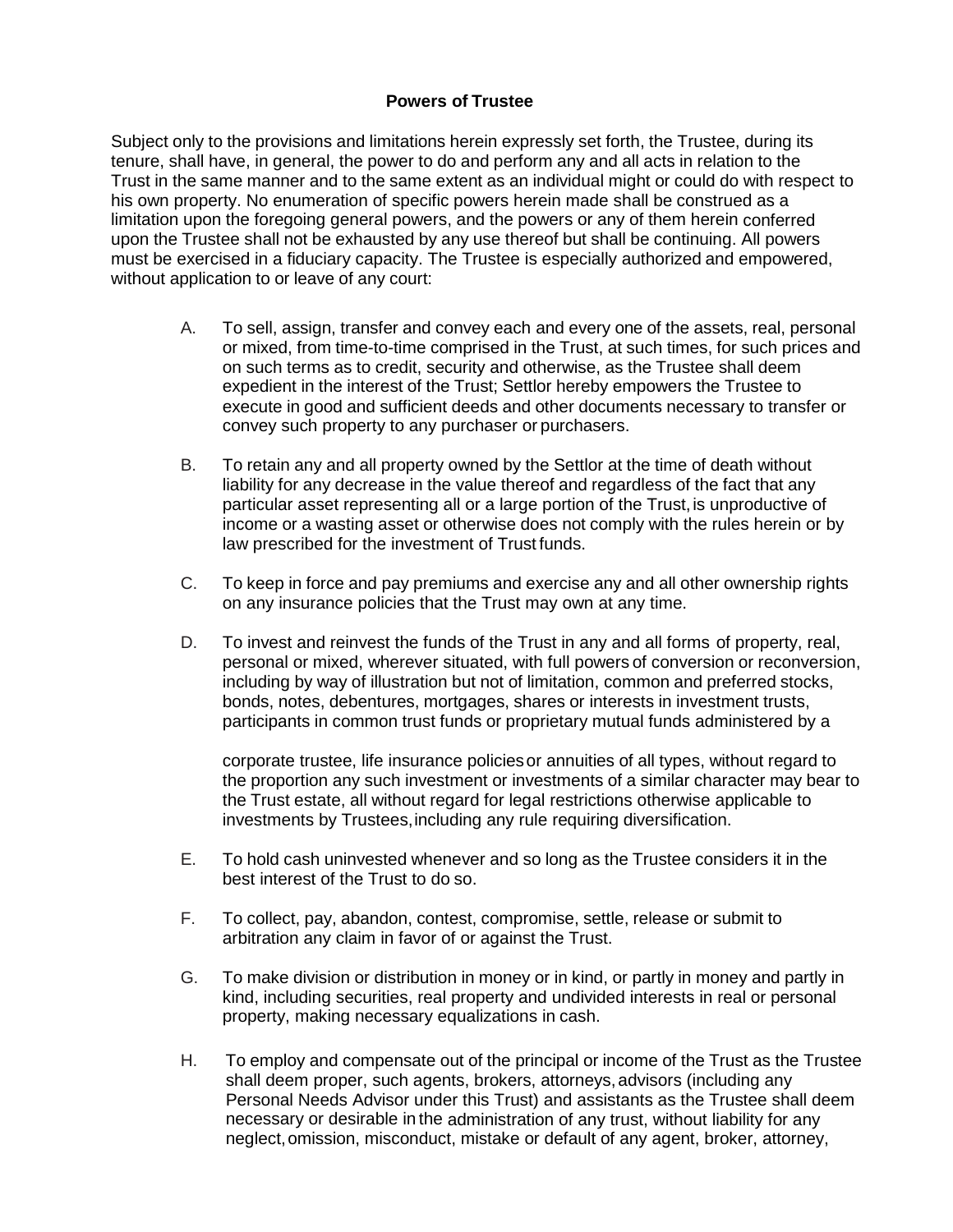advisor or assistant selected or retained with reasonable care.

- I. To vote in person, by an officer of a corporate trustee, or by general or limited proxy, with or without power of substitution, any and all stocks andother securities held in any trust; to waive notice or consent to the holding of stockholders' meetings without notice, to deposit securities in one or more voting trusts.
- J. To consent to, participate in, or cause the reorganization, consolidation, merger or readjustment of the financial structure or sale of the assets of any corporation or other organization, the securities of which at the time constitute a portion of any trust, and to take such action with respect to such securities deemed by the Trustee necessary or desirable to obtain the benefit of any such reorganization, consolidation, merger, readjustment or sale; to deposit securities with a protective or other committee in connection therewith; to exercise any conversion privilege given to the owner of any stock or other securities;to demand, take and hold as part of the Trust the shares of stock or other securities resulting from any such reorganization, consolidation, merger, readjustment, sale, conversion or subscription.
- K. To borrow money, including borrowing from the Trustee, for such periods of time and upon such terms and conditions as theTrustee believes to be in the best interest of any trust, for anypurpose whatsoever, and to mortgage or pledge any or all of the assets of the Trust as security therefor.
- L. To lease, demise and let any portion of the real estate owned from time to time by the Trust, at such times, upon such conditions and for such terms as the Trustees shall deem in the best interests of the Trust, even though such term may extend beyond the term of any Trust.
- M. To cause the securities or other property which may comprise the Trust or any part thereof to be registered in the Trustee's name as Trustee hereunder, in the Trustee's own name, or in the name of the Trustee's nominee,without disclosing the Trust, or (in the case of securities), to take and keep same unregistered and to retain them or any part of them in such manner that they will pass by delivery; but no such registration or holding by the Trustee shall relieve the Trustee of liability for the safe custody and proper disposition of such Trust property in accordance with the terms of provisions hereof.
- N. May permit the Trust Beneficiary and, if applicable, the Legal Representative of any Beneficiary to occupy any residential real property which is at any time an asset hereunder either at a reasonable rental, or rent-free, and to determine whether or not to charge his or her share for expenses of repairs, taxes and maintenance.
- O. With the consent of Life Navigators, Inc. to establish policies limiting investments and distributions from the Trust share based on the size of the principal balance.
- P. To purchase casualty, life, health, title and liability insurance for a Beneficiary as the Trustee believes to be desirable provided that a policy of insurance on the life of a Beneficiary may be purchased only as a part of a transaction that substantially complies with Wisconsin law governing prepaid burial contracts and public benefits law, treating the transaction as a purchase of goods and services for the sole benefit of the Beneficiary during his or her lifetime.
- Q. To purchase policies as the Trustee believes to be desirable to ensure the Trust against any risk, and to ensure the Trustee, the Board, or Life Navigators, Inc. or its successor as manager of the Trust against liability with respect to third persons.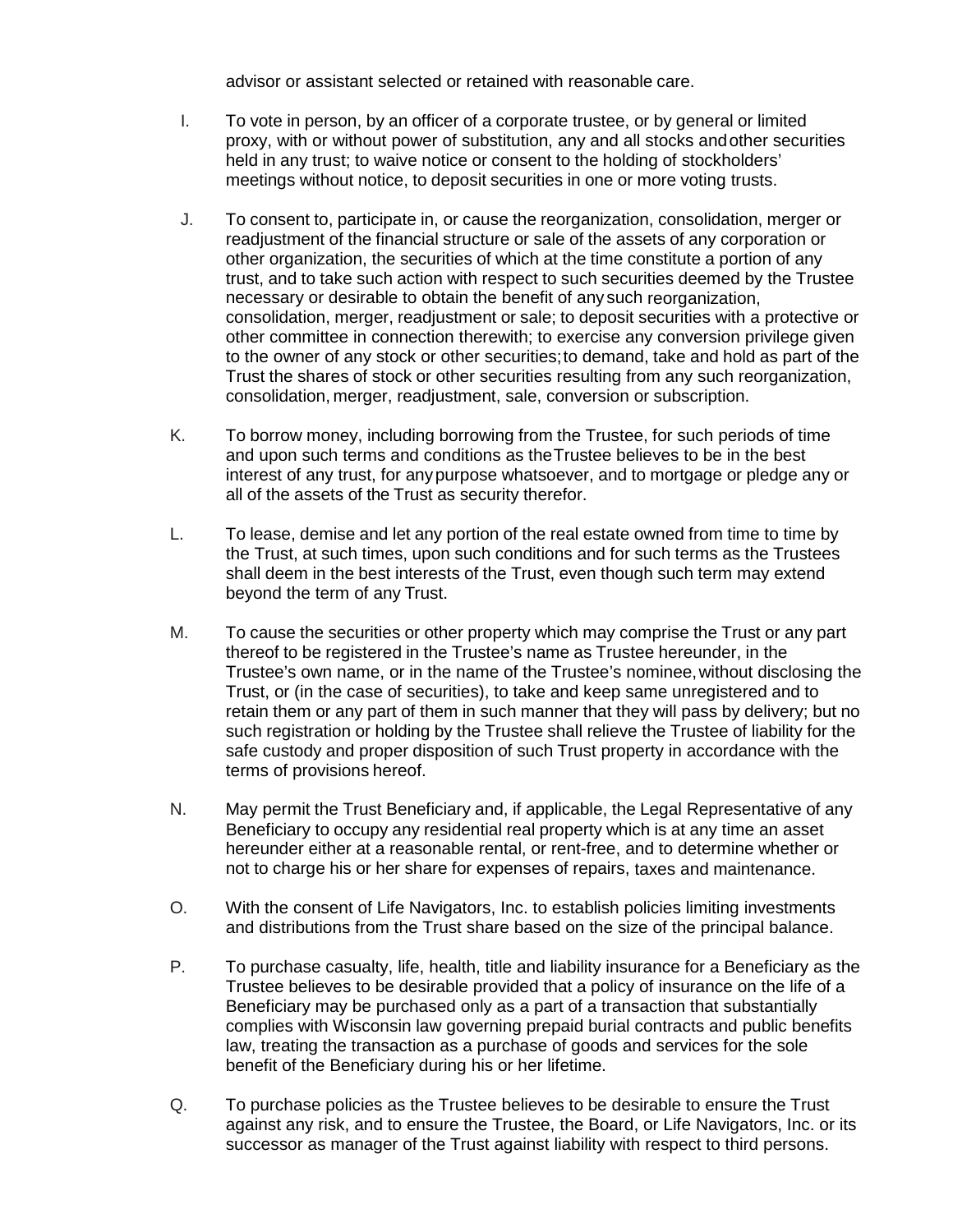- R. To deal with governmental agencies to make applications for, receive and administer any of the following benefits, if applicable: Social Security, Medicare, Medicaid, Supplemental Security Income and any other available government resources and community support services.
- S. To pay from the Trust any taxes, including interest or penalties thereon, and in its discretion, to pay taxes of the Beneficiary which accrue as the result of accumulations of income or distributions of income or principal.
- T. To elect, pursuant to the terms of any employee benefit plan, individual retirement plan, or insurance contract, the mode of distribution of the proceeds of the plan or contract, except that no adjustment shall be made in the interests of the Beneficiary to compensate for the effect of the election.
- U. The Trustee, in consultation with Life Navigators, Inc., may transfer all or some of the assets of the Beneficiary, to any other Trust established for the benefit of the Beneficiary, whether within the State of Wisconsin or any other state, provided that the terms of the Trust to which the assets are transferred are consistent with the purposes of this Trust and with applicable Federal law with 42 U.S.C. § 1396p(d)(4)(A). The Trustee may also accept contributions from any source into an individual Beneficiary's account for the benefit of the Beneficiary.

# **ARTICLE XIII**

#### **Definitions**

All words used in this Trust document in any gender shall apply to all genders and all words used in the singular shall also include theplural.

#### **ARTICLE XIV**

#### **Governing Law**

This Instrument and the dispositions hereunder shall be construed and regulated and its validity and effect shall be determined by the laws of Wisconsin.

This Master Trust Agreement is amended and adopted at Milwaukee, Wisconsin this 22nd day of June 2016.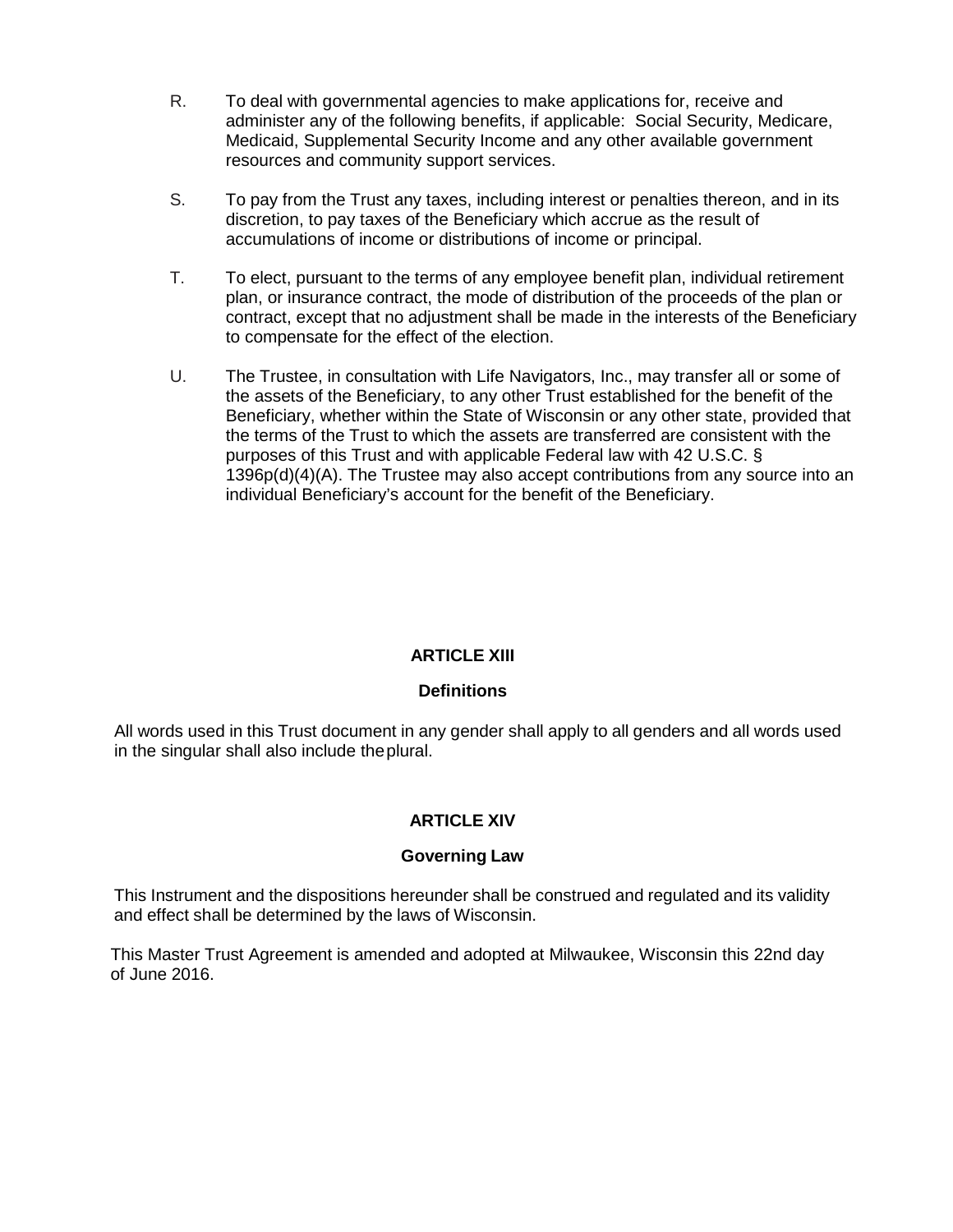# **Life Navigators, Inc. Trust I – Community Trust Notice**

The Instrument of Adoption will establish an Irrevocable Trust for the benefit of the Primary Beneficiary. The attached Instrument is a sample only which provides the Settlor with a number of options for supplementing the Master Trust Agreement. Establishing this Trust has potential tax effects for the Settlor, the Primary Beneficiary, and other Beneficiaries who hold certain powers over the Trust. In addition, because the Primary Beneficiary is a person with developmental disabilities, the Settlor must be well informed as to the effect of this Trust on the Beneficiary's eligibility for government benefits. The Settlor is strongly advised to seek legal counsel with expertise in tax, estate planning and government benefits with regard to the tax effects of establishing this Trust and as to the effect that placing assets in this Trust has on the Beneficiary's eligibility for government benefits from time to time. This professional guidance should be sought by the Settlor to assist the Settlor in preparing the Instrument of Adoption.

This Trust should be funded only with assets which are not assets owned by the Beneficiary and have never been owned by the Beneficiary.

Neither Life Navigators nor the Trustee shall have any liability for the contents of the Instrument of Adoption.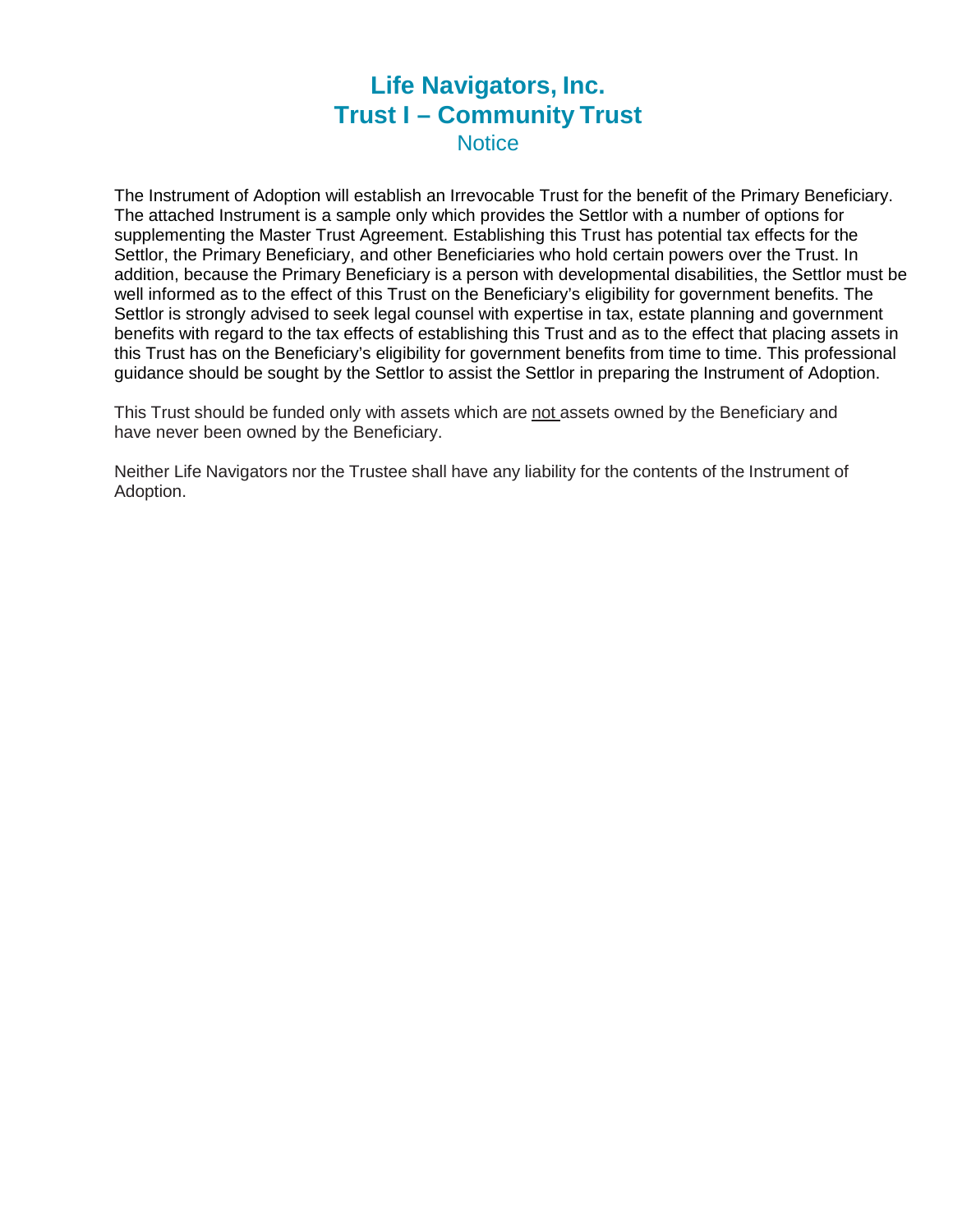# **Life Navigators, Inc. Instrument of Adoption** Trust I – Community Trust

| HOME PHONE: ________ |  |
|----------------------|--|
|                      |  |
|                      |  |
|                      |  |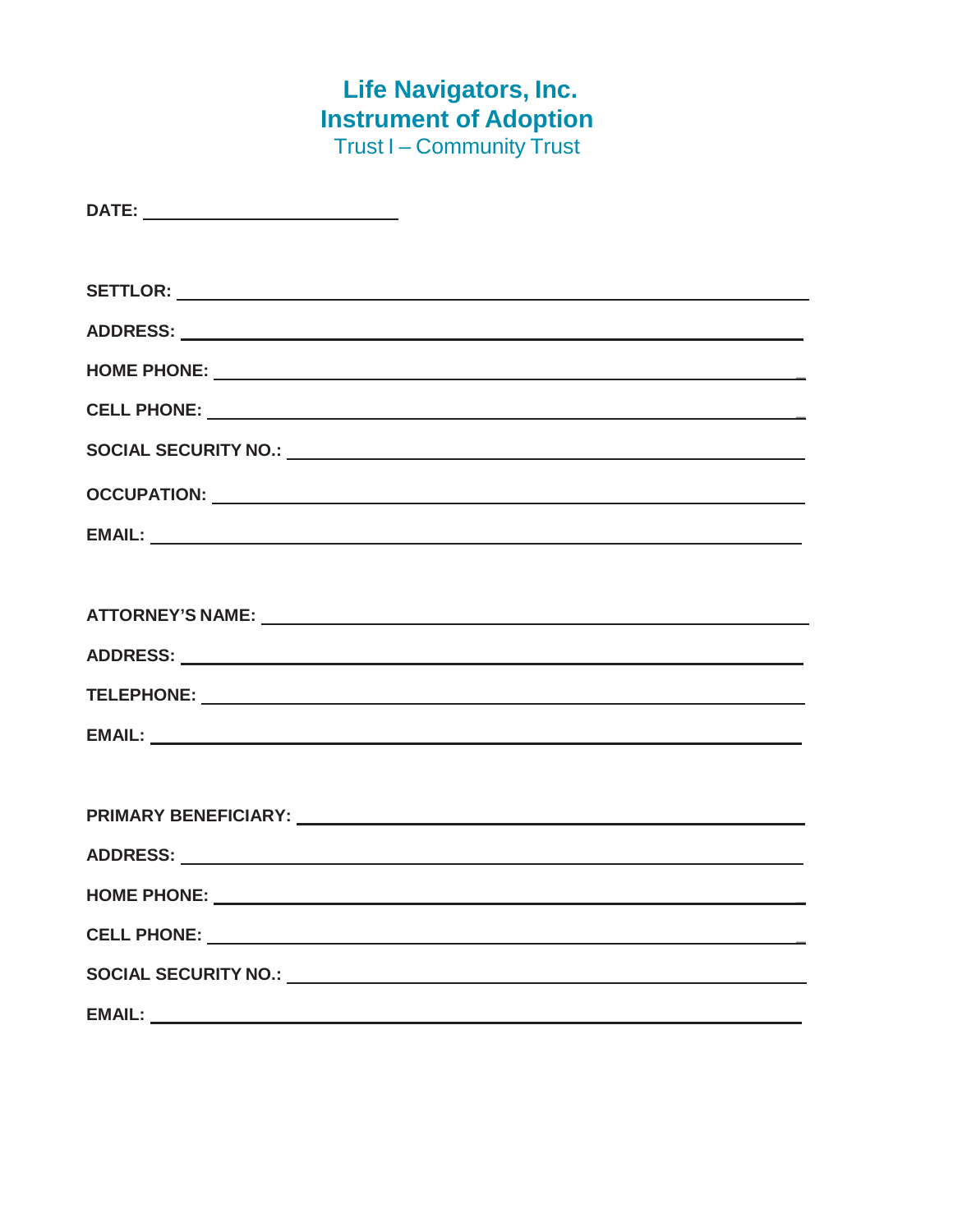#### **ARTICLE I**

#### **Adoption of Master Trust Agreement; Establishment of IrrevocableTrust**

The Settlor hereby incorporates by reference the terms of the Life Navigators, Inc. Community Trust (hereinafter "Master Trust Agreement") dated June 22, 2016, as amended, for Persons with Developmental Disabilities and establishes a Trust to be held, administered and distributed in accordance with the terms of said Master Trust Agreement as supplemented by this Instrument of Adoption. *The Trust established by virtue of this Instrument of Adoption shall be irrevocable.*  The Settlor may not amend or revoke the Trust at any time. No one may amend or revoke this Trust unless such amendment or revocation is specifically provided for in the Master Trust Agreement.

#### **ARTICLE II**

#### **The Beneficiary**

The Primary Beneficiary of the Trust is as follows:

| Legal Representative of the Person, if applies: ________________________________ |
|----------------------------------------------------------------------------------|
| Legal Representative of the Estate, if applies: ________________________________ |
|                                                                                  |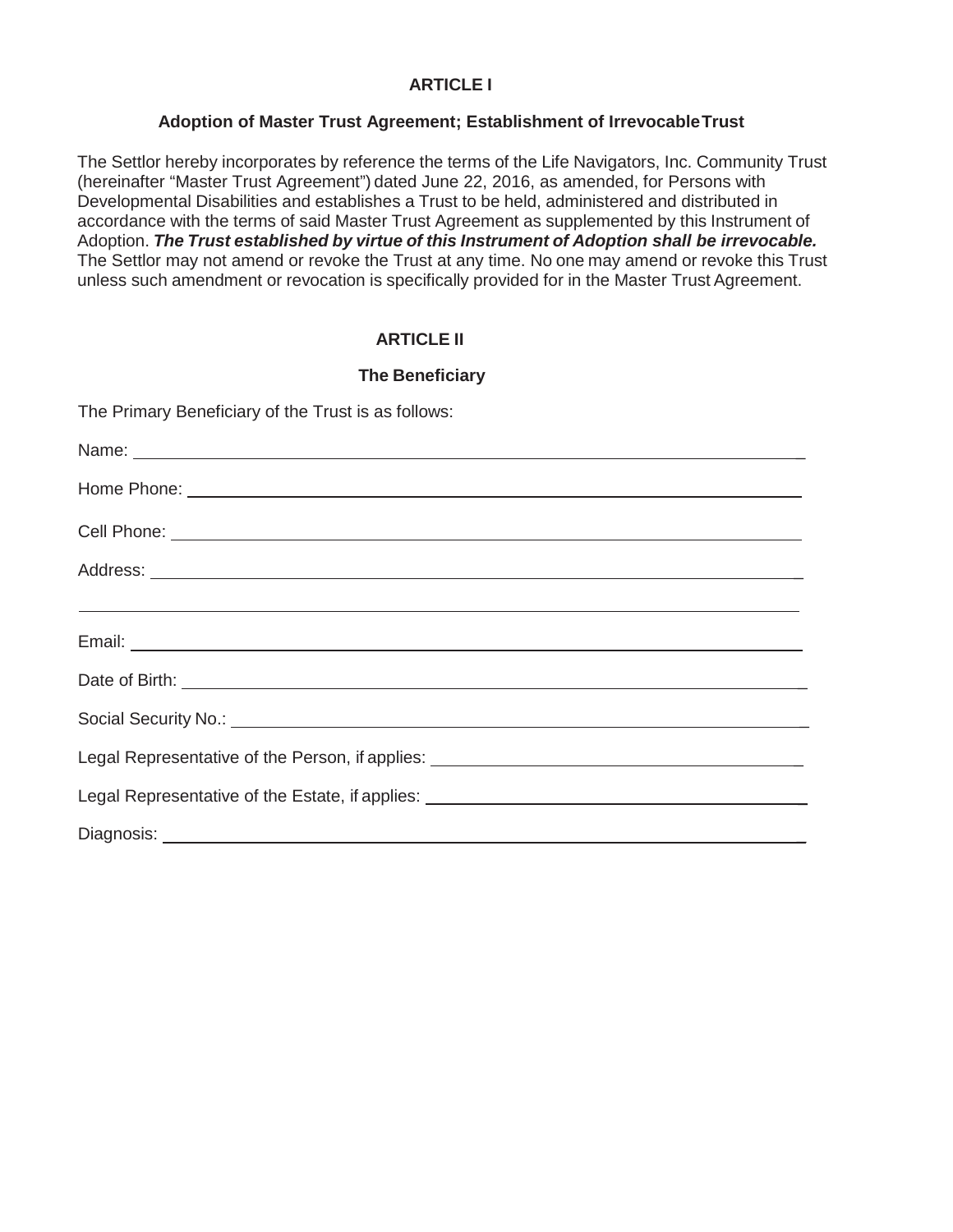#### **ARTICLE III**

#### **Funding Source**

The assets in this Trust come from the following source: (Choose one)

- A. Assets are entirely those of the Settlor(s); or
- B. The Trust has been named a Beneficiary under the Last Will and Testament of the Settlor(s); or
- C. Other:

#### **ARTICLE IV**

#### **Regarding the Trustee**

- A. The Trustee is Prairie Trust, a division of Waukesha State Bank.
- B. The following individuals may remove the Trustee at any time and may replace the Trustee as hereinafter provided;

| Email: |  |
|--------|--|

*(This provision is optional. The Settlor should be aware of the fact that the ability to remove and replace a Trustee may have tax consequences for either the Settlor or the person holding this power. This provision should be inserted in the Trust only after competent advice is received from an independent professional specializing in estate planning.)*

C. The Settlor understands that removing the Trustee will result in creatinga separate individual Trust which will no longer be a part of the Community Trust Agreement as is set forth in the Master Trust Agreement.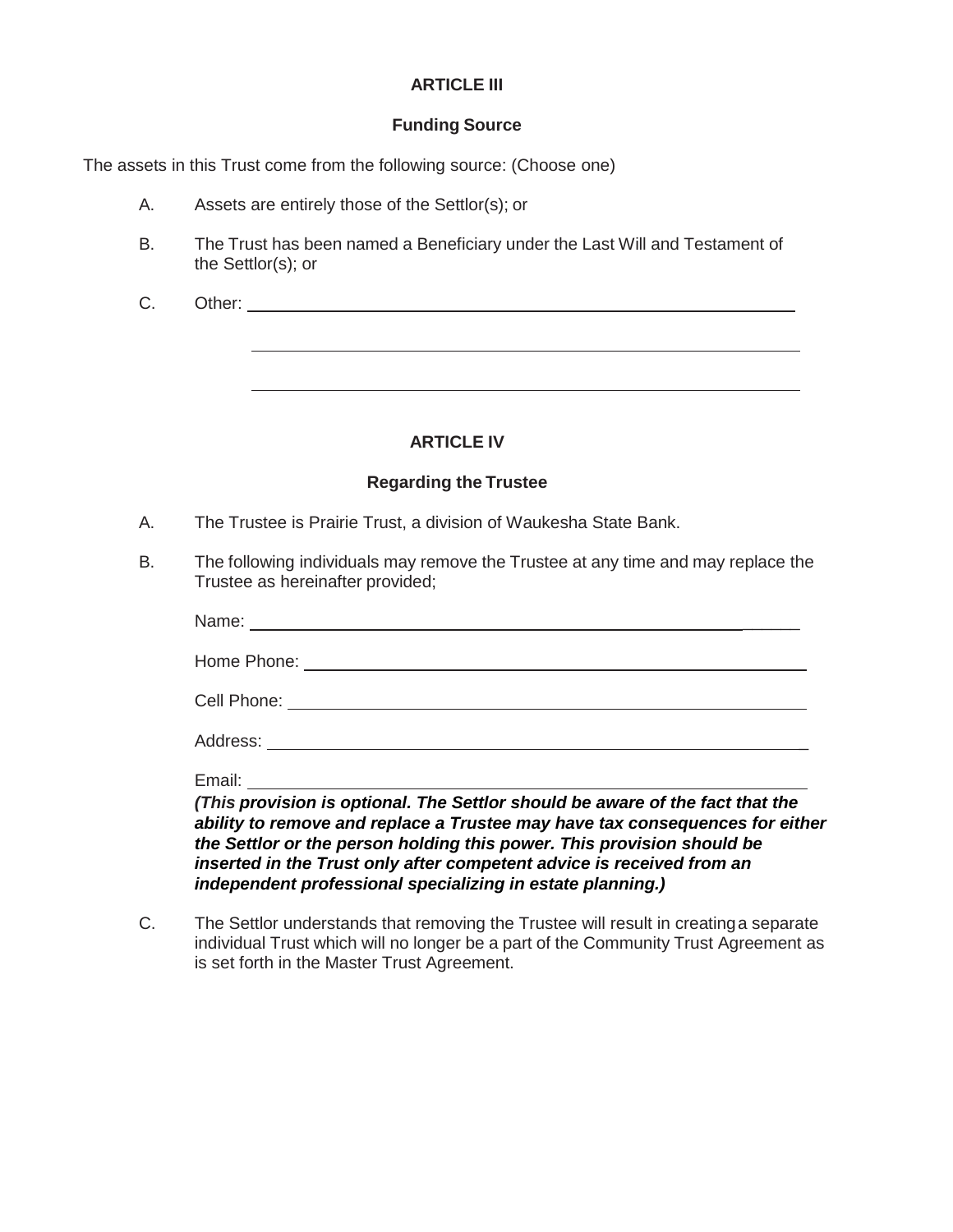# **ARTICLE V**

# **Regarding the Advisor**

A. The Settlor hereby appoints the following individual or entity as Personal Needs Advisor for the Trust:

| Email: ______<br>*If more than one, please add information for each. (If no individual is named, or the named<br>individuals have passed away, Life Navigators, Inc. will serve as Personal Needs Advisor.)<br>The Settlor understands that Life Navigators, Inc. will be the initial Trust Manager<br>for the Trust unless Life Navigators, Inc. has agreed to the appointment of another<br>individual or entity as such advisor.<br>If either the Trust Manager or the Personal Needs Advisor shall resign at any time,<br>the following individuals in the order listed shall be given notice of such resignation<br>and shall have the ability to appoint a successor advisor:<br>The following individuals in the order listed shall have the right to remove and<br>replace either the Trust Manager or Personal Needs Advisor at any time: |  |
|----------------------------------------------------------------------------------------------------------------------------------------------------------------------------------------------------------------------------------------------------------------------------------------------------------------------------------------------------------------------------------------------------------------------------------------------------------------------------------------------------------------------------------------------------------------------------------------------------------------------------------------------------------------------------------------------------------------------------------------------------------------------------------------------------------------------------------------------------|--|
|                                                                                                                                                                                                                                                                                                                                                                                                                                                                                                                                                                                                                                                                                                                                                                                                                                                    |  |
|                                                                                                                                                                                                                                                                                                                                                                                                                                                                                                                                                                                                                                                                                                                                                                                                                                                    |  |
|                                                                                                                                                                                                                                                                                                                                                                                                                                                                                                                                                                                                                                                                                                                                                                                                                                                    |  |
|                                                                                                                                                                                                                                                                                                                                                                                                                                                                                                                                                                                                                                                                                                                                                                                                                                                    |  |
|                                                                                                                                                                                                                                                                                                                                                                                                                                                                                                                                                                                                                                                                                                                                                                                                                                                    |  |
|                                                                                                                                                                                                                                                                                                                                                                                                                                                                                                                                                                                                                                                                                                                                                                                                                                                    |  |
|                                                                                                                                                                                                                                                                                                                                                                                                                                                                                                                                                                                                                                                                                                                                                                                                                                                    |  |
|                                                                                                                                                                                                                                                                                                                                                                                                                                                                                                                                                                                                                                                                                                                                                                                                                                                    |  |
|                                                                                                                                                                                                                                                                                                                                                                                                                                                                                                                                                                                                                                                                                                                                                                                                                                                    |  |
|                                                                                                                                                                                                                                                                                                                                                                                                                                                                                                                                                                                                                                                                                                                                                                                                                                                    |  |
|                                                                                                                                                                                                                                                                                                                                                                                                                                                                                                                                                                                                                                                                                                                                                                                                                                                    |  |
|                                                                                                                                                                                                                                                                                                                                                                                                                                                                                                                                                                                                                                                                                                                                                                                                                                                    |  |
|                                                                                                                                                                                                                                                                                                                                                                                                                                                                                                                                                                                                                                                                                                                                                                                                                                                    |  |
|                                                                                                                                                                                                                                                                                                                                                                                                                                                                                                                                                                                                                                                                                                                                                                                                                                                    |  |
|                                                                                                                                                                                                                                                                                                                                                                                                                                                                                                                                                                                                                                                                                                                                                                                                                                                    |  |
|                                                                                                                                                                                                                                                                                                                                                                                                                                                                                                                                                                                                                                                                                                                                                                                                                                                    |  |

*(Note: Removing Life Navigators, Inc. as the Trust Manager may result in assets being removed from the Community Trust.)*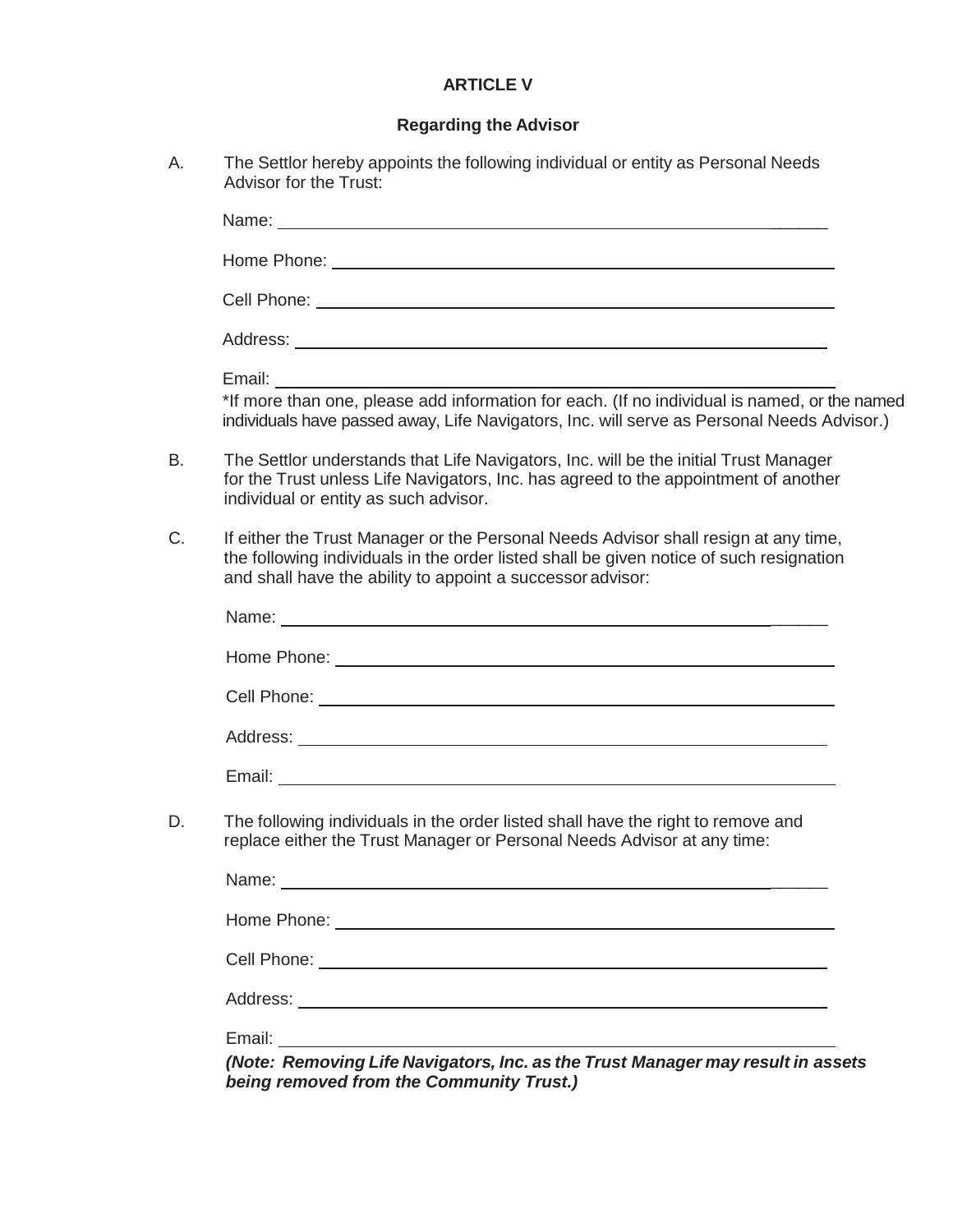#### **ARTICLE VI**

#### **Accounts**

Upon the death of the Settlor, the Settlor designates the following individuals to receive copies of the Trustee's accounts: *(This provision is optional.)*

#### *(Include name and address of any designated individuals.)*

#### **ARTICLE VII**

#### **Provisions on Termination of theTrust**

- A. The Trust shall terminate at the time and in the manner provided below:
	- 1. Upon the death of the Primary Beneficiary; or
	- 2. If, pursuant to the terms of the Master Trust Agreement, the Trustee determines that continued administration is impractical due to the size of the principal balance.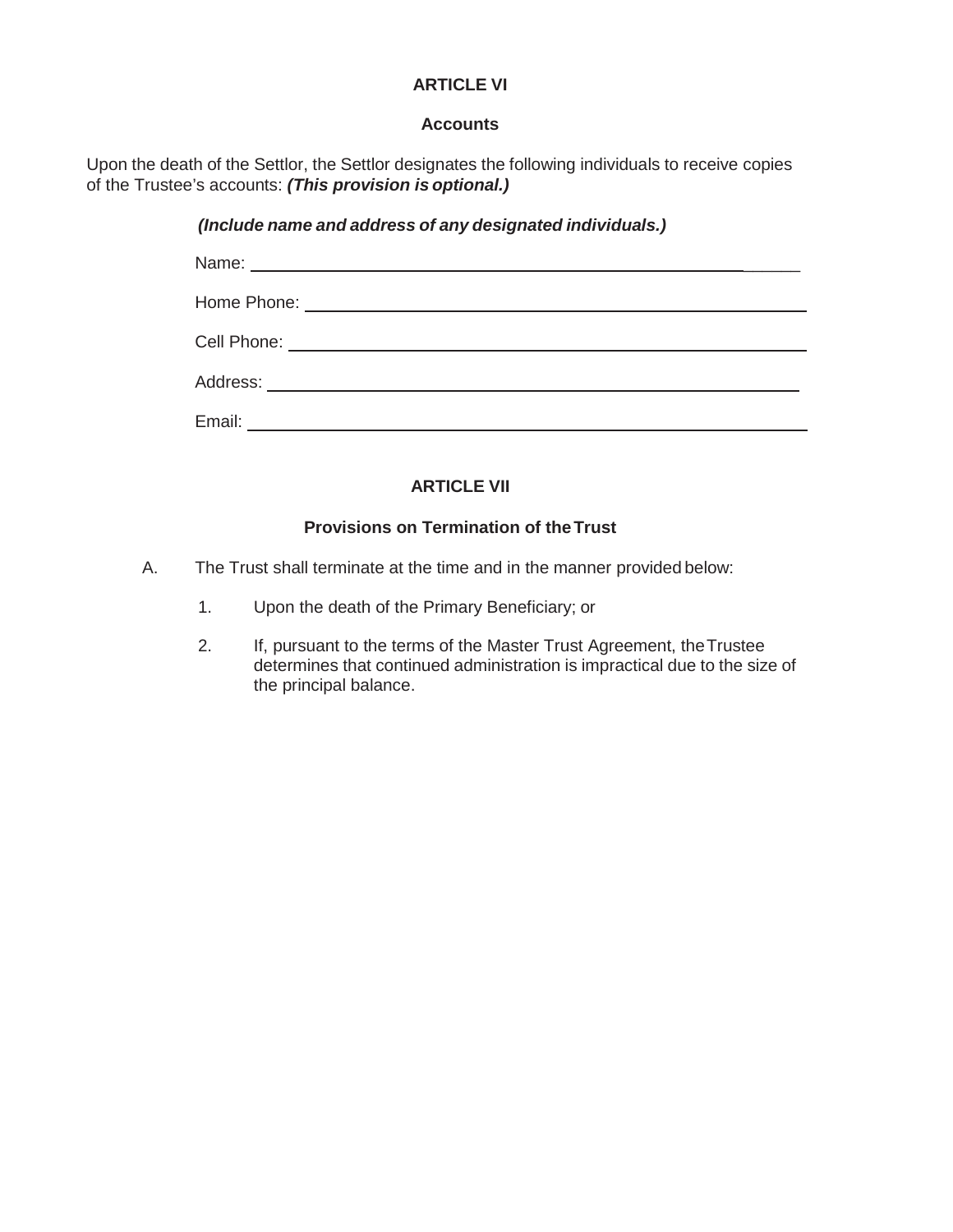B. Upon termination of the Trust, the Trust balance shall be distributed to the following individuals or entities:

| This person listed above should receive _____________________________%  |  |
|-------------------------------------------------------------------------|--|
|                                                                         |  |
|                                                                         |  |
|                                                                         |  |
|                                                                         |  |
|                                                                         |  |
| This person listed above should receive ______________________________% |  |
| Name: LIFE NAVIGATORS, INC. (OPTIONAL)                                  |  |
| Address: 7203 West Center Street 2008                                   |  |
| Mauwatosa, WI 53210                                                     |  |
| Phone: (414) 774-6255                                                   |  |
| LIFE NAVIGATORS, INC. should receive _______________________________%   |  |

#### *\*By designating Life Navigators as a Remainder Beneficiary, you ensure we can provide for the needs of individuals with disabilities for years to come.*

Any remainder amount for a remainderman named above who does not survive the Beneficiary shall lapse and be distributed in equal shares to all other remaindermen. In the event all remaindermen are deceased, the remaining amount in the Trust shall be distributed to Life Navigators.

#### *(Note: Applicable law may require that state or federal governmentbe reimbursed if the Trust contains assets of the Beneficiary.)*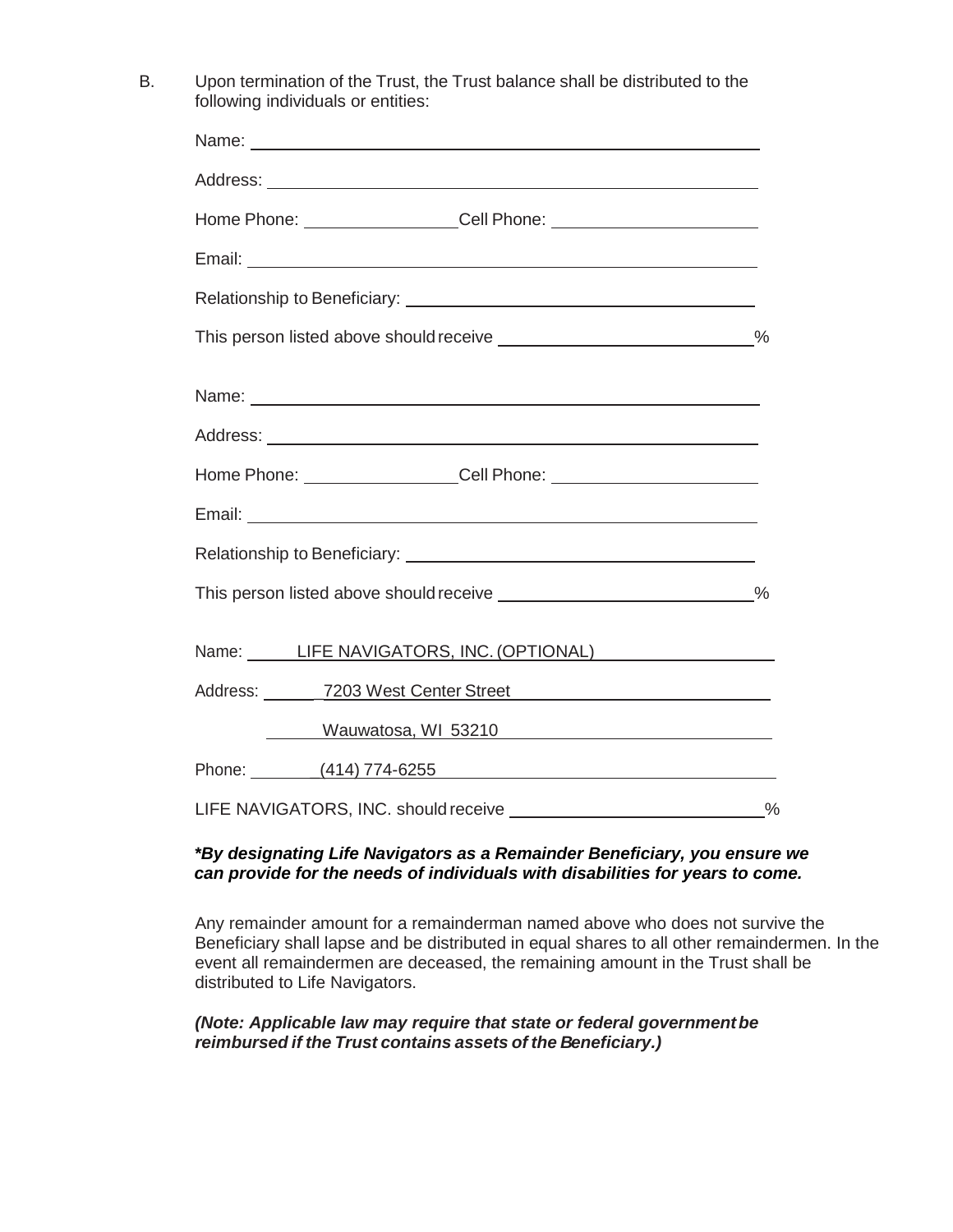C. Optional provision: The following individuals shall have the right to alter the provisions under paragraph B by submitting a new Termination provision. (This is a suggested optional provisionfor individuals who would like to allow a designated person to alter the disposition of the Trust assets. This provision may have tax consequences for thepower holder.)

| Cell Phone: ________________________________ |  |  |
|----------------------------------------------|--|--|
|                                              |  |  |
| Email:                                       |  |  |

**IN WITNESS WHEREOF,** the undersigned Settlor(s), the designated Advisors, and Prairie Trust, a division of Waukesha State Bank, as Trustee, have signed this Instrument of Adoption and understand and agree to be bound by the terms and provisions of this Instrument and the Life